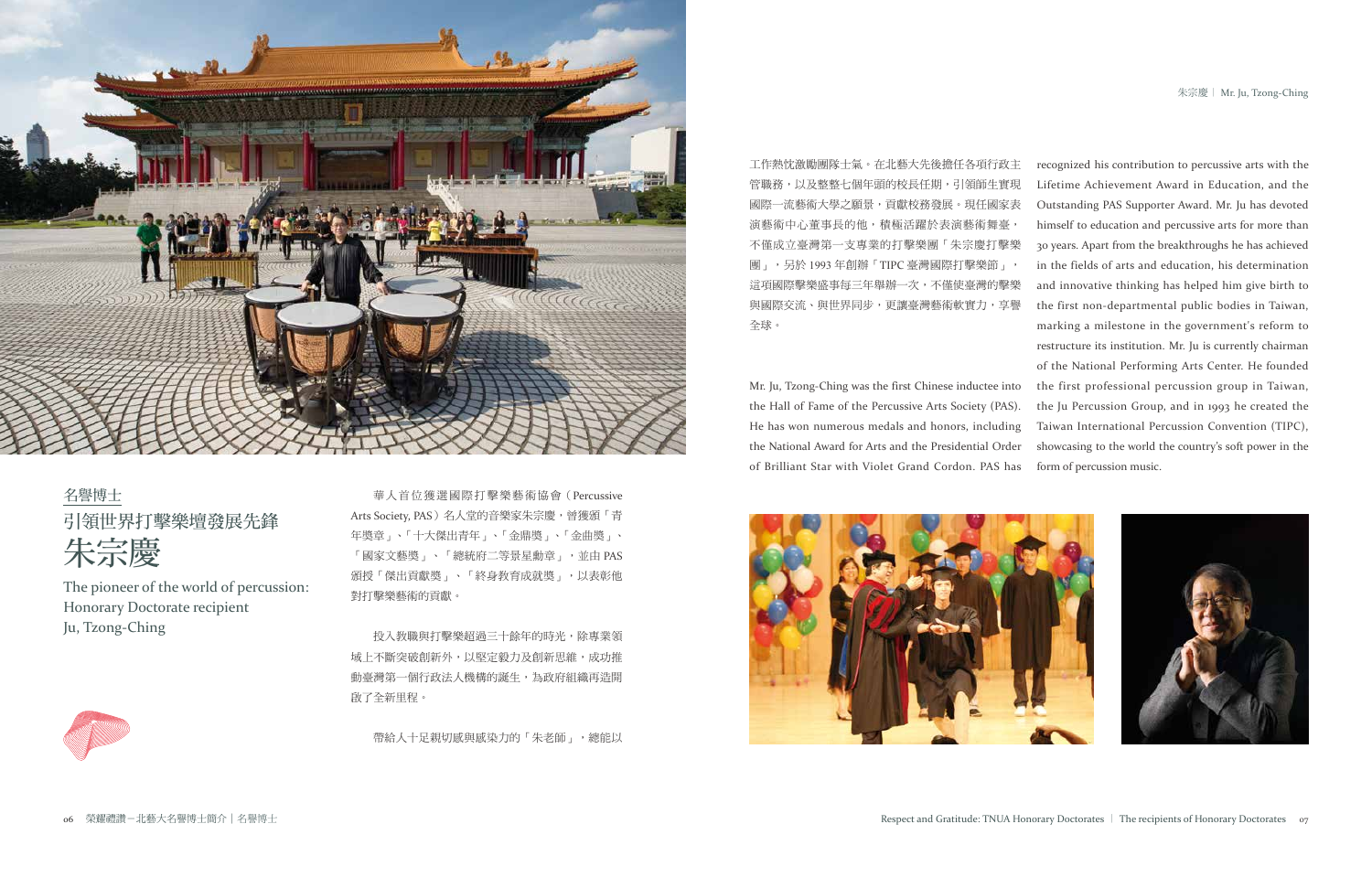



名譽博士 藝師典範 李柏君

The exemplary teacher: Honorary Doctorate recipient Lee, Po-Chun



嚴謹的把戲當成一種生命的態度,培養出師徒之間 緊密如父子的情誼,在一代京劇大師李柏君老師身上, 看到了最佳範例。出身梨園家庭,母親戴韻秋是老生老 旦兩門抱的京劇演員,師承劉相臣、尚和玉。自小除了 嚴格的肢體訓練課程,「唱、念、做、打」四者兼重, 文武場音樂、崑曲都要學習,幼年便打下了紮實的基 礎,也影響了日後李老師教學涵蓋面向的廣度。

1949 年,李柏君老師隨國軍來臺,他是尚派武生 在臺灣的唯一傳人。畢生致力於京劇藝術展演與創作, 年過九十仍在校傳授戲曲基本功。超過五十年的教學資 歷,不僅建立完整的教學脈絡,也融入自身涵養、要求 與見解,思考傳統藝術的現代意義。



柏君老師累積的精彩藝術生命,除了是寶貴的文化 資產與智慧外,他強調傳藝的同時,更要充分發揮傳統 戲曲教育的精神與內涵,是以身教和言教施予學生品格 教育的師道典範。李老師不僅是傳藝,而是教導學生做 人做事的道理,他奉獻畢生心力於京劇保留與傳承,孕 育英才無數,並曾獲教育部二十年績優獎章及教育部四 維獎章之肯定。

Lee has founded a complete teaching system which incorporates his own methods and thinking, looking to redefine traditional art for contemporary society. Mr. Lee's fruitful artistic life is a priceless cultural asset and inspiration. He emphasizes that his teaching is the passing on of the spirit and meaning of the traditional opera. He has devoted his life to passing on the legacy of Peking Opera, having educated numerous students during his long career.



For Mr. Lee, Po-Chun, Peking Opera is a serious part of life where the relation between mentors and proteges is as close as that between fathers and sons. As a child, he received strict training in Peking Opera, perfecting all basic skills in singing, reciting, acting and acrobatic fighting. He also had to learn different forms of traditional opera music, including Kunqu Opera. On such a firm foundation he laid for himself the artist has built a broad range of training schemes for his students. With a teaching experience of more than 50 years, Mr.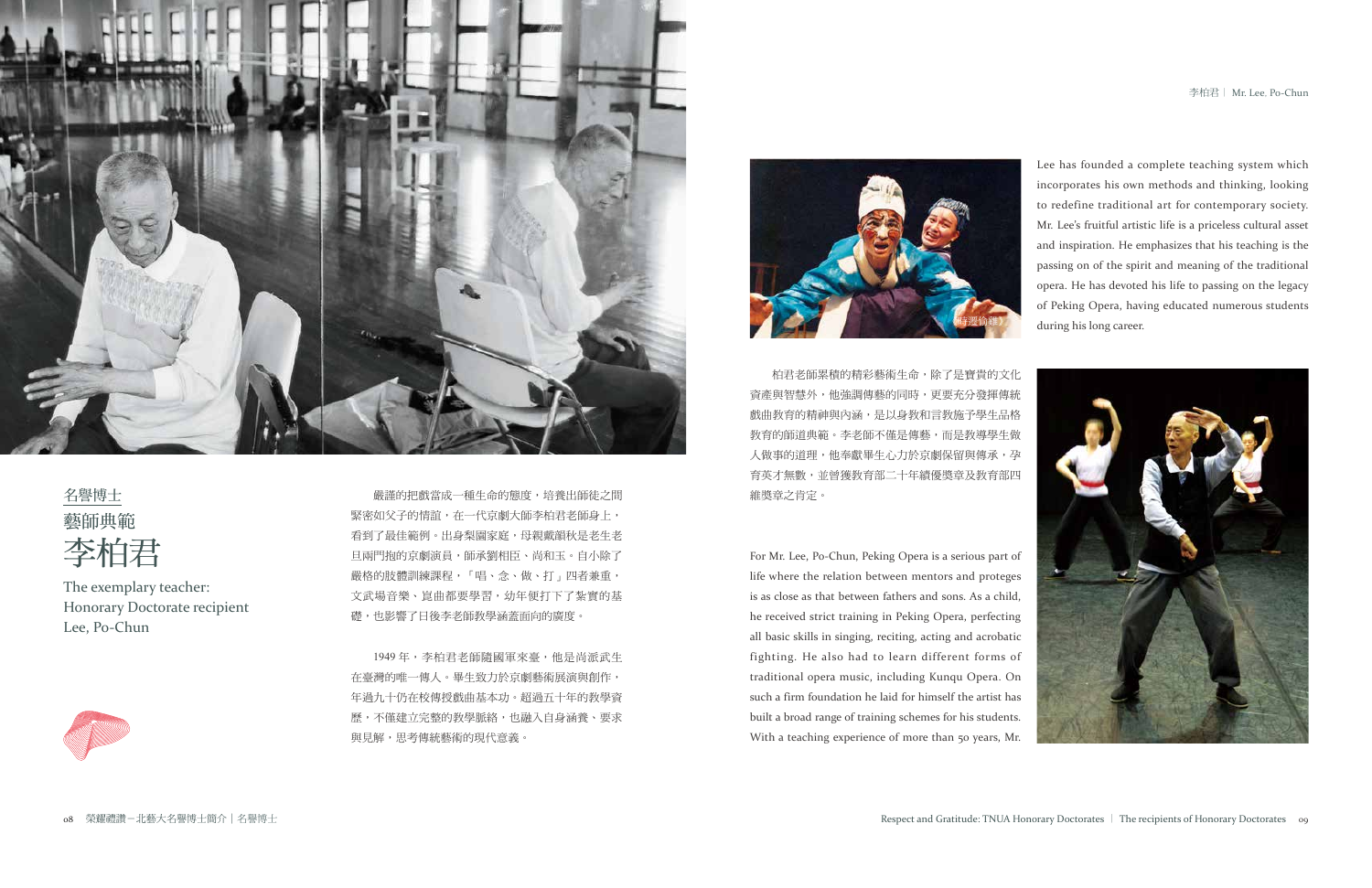#### 李義弘| Mr. Lee Yi Hong

名譽博士 當代水墨名家 李義弘

A master of contemporary ink wash painting: Honorary Doctorate recipient Lee Yi Hong



李義弘,字在川,師事江兆申先生「靈漚館」門下。 融合傳統技法,開創新意,是李義弘老師努力追求的方 向。嘗試經由材質、滲染、洗滌間的表現,營造出水墨 畫交融於寫意與抽象間的感受;新舊雜陳的畫面,彰顯 了他在「傳統」、「現代」之間,幾經探究、追尋、融 合的功力。正因為他如此堅持的創作追求,以全新的山 水畫面貌展現才華,曾榮獲「吳三連文藝創作獎」等殊 榮。

1984年起任教北藝大美術系直至退休,培育無數優 秀人才。李老師曾說:「天地通通沒有邊界,對於一個 畫家來說,尋求大自然是非常自由的。」他以攝影、繪 畫、書法等記錄自然,更以攝影入畫,加入層次精準的

意象,作品奇特且創新。 絕。集結其創作思維的《自然與畫意》一書,對八○年 代水墨寫生有著深刻影響。此後,另發表過「印北行 腳」、「大樹之歌」、「玉山行」、「石頭時代」等專 題展,並出版《李義弘水墨畫集》、《李義弘畫冊頁手 卷》、《在川近況》、《回首向來》、《天地無垠》等 創作集十餘冊。 Mr. Lee Yi Hong blends traditional techniques with novel expressions in his ink wash painting. He has been in pursuit among the traditional and the modern

用水墨去揮灑那份超脫,所作出來的畫,意境高 of a unique expression of his own. His endless pursuit of a new look for landscape painting has won him numerous recognitions, including the Wusanlien Art & Literature Award. Mr. Lee once said, "There is no boundary between the sky and land. For a painter, the pursuit of nature is very free." He uses photography, painting and calligraphy to record nature, and even makes use of photographs in his paintings to precisely capture the images. His work is unique and creative. Using the medium of ink to express the kind of freedom he is seeking, his work has a poetic vision. His creative thinking is collected in his book "Nature and Painting," which had significant influence on ink wash painting in the 1980s.



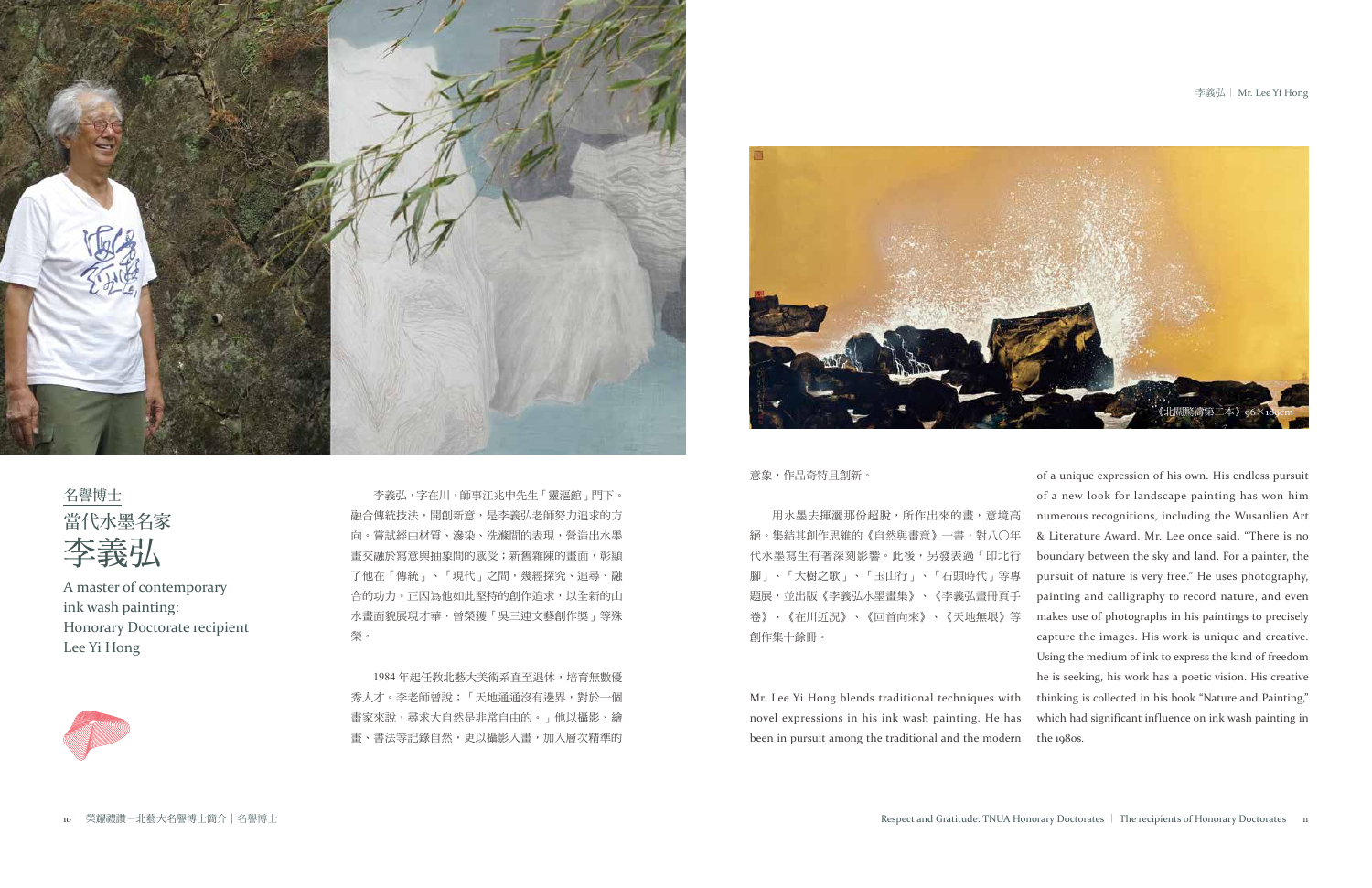## 邱火榮| Mr. Qiu Huo-Rong

邱火榮老師投入北管戲曲長達五十多年,自年少起 即扎下穩固的專業基礎。一生歷經職業亂彈班、掌中劇 團和歌仔戲班,參與了臺灣半個世紀的重要戲曲演出, 更是國內少見同時活躍於北管、歌仔和布袋戲的全方位 專業樂師,國內許多著名的年輕藝師也都傳承自邱老師 門下。

曾獲教育部「民族藝術薪傳獎」等獎項之肯定,邱 老師更將戲曲音樂推廣至中小學;參與不同領域的藝術 表演,從國家戲劇院到法國亞維儂都有他的身影。1993 年,加入國內新興樂團「采風樂坊」,影響擴及國樂界。

因感慨戲曲傳承的消逝與保存不易,邱老師於 2000

basic skills at a young age, Mr. Qiu has taken part in









名譽博士 北管藝術先驅 邱火榮

A Beiguan maestro: Honorary Doctorate recipient Qiu Huo-Rong

年起偕同女兒邱婷開始著手北管音樂曲譜整理與教材撰 寫,包含北管嗩吶曲牌的整理與錄音,從工尺譜到五線 譜、牌子的唱念、吹奏錄影示範,以及配合實際鑼鼓演 奏錄音,都是曠日耗時的艱辛工作。他同時也投入唱腔 整理,涵蓋西路、古路各式版腔,並錄製西路《回窯》、 古路《思將》、《過秦嶺》兩張專輯,完成了《北管戲 曲唱腔教學選集》。邱老師的付出與成就,堪稱北管藝 術領域的領航、創造與總結者。 Mr. Qiu Huo-Rong has devoted himself to Beiguan music for more than 50 years. Having perfected the various important performances over the years, and he belongs to a rare group of musicians who have played active roles in professional Beiguan troupes, Taiwanese puppet shows and Taiwanese Opera performances. Mr. Qiu has also promoted opera music to elementary and high schools, and has crossed into performances of different artistic realms. Starting from 2000, Mr. Qiu and his daughter have been collecting Beiguan music and writing teaching materials for it; he has also edited suona music scores and made recordings of his playing suona music. Mr. Qiu's devotion and achievements have made him a legend and beacon in Beiguan music.